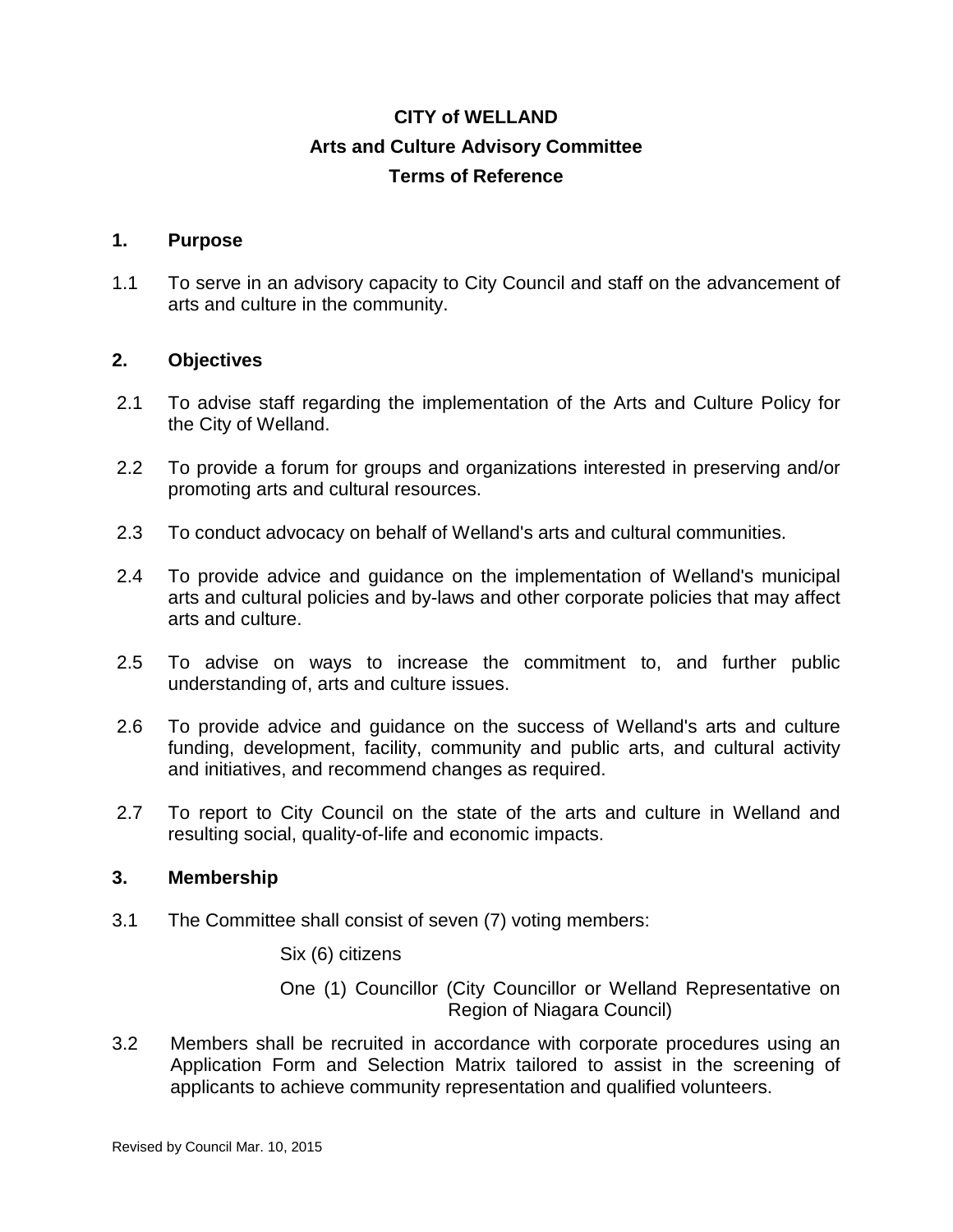- 3.3 The Committee may establish sub-committees to undertake specific projects and conduct research as required. The Committee will establish a Terms of Reference for all sub-committees.
- 3.4 The Committee will engage non-voting resources that will serve in an advisory capacity:
	- I. One City staff liaison from the Parks, Facilities and Leisure Services Department.
	- II. Staff support from various City departments as required.
	- III. Representatives from various community organizations and agencies as required.
- 3.5 Committee members shall be appointed by City Council.
- 3.6 The Committee is required to elect a Chair and Vice-Chair.
- 3.7 Any resignation from the Committee shall be tendered in writing to the Chair who will advise Council through City Staff. Council shall approve a replacement member.
- 3.8 Members will be appointed for a period to coincide with the term of the appointing City Council.

# **4. Reporting**

4.1 The Committee will report to Council through the Integrated Services Committee.

## **5. Meetings**

- 5.1 Quorum shall consist of a simple majority of the members holding office at the time of the meeting.
- 5.2 The Chair will establish a regular Committee meeting schedule. A meeting agenda will be prepared and distributed at least one week prior to the meeting. Minutes will be recorded and submitted for approval at a following meeting.
- 5.3 In order to maintain a high level of commitment, members may be asked to resign if they have been absent for three (3) consecutive meetings without good cause.

## **6. Member Responsibilities**

6.1 Committee members shall become familiar with the Parks, Recreation and Culture Master Plan, City Policies and Procedures and other relevant documents.